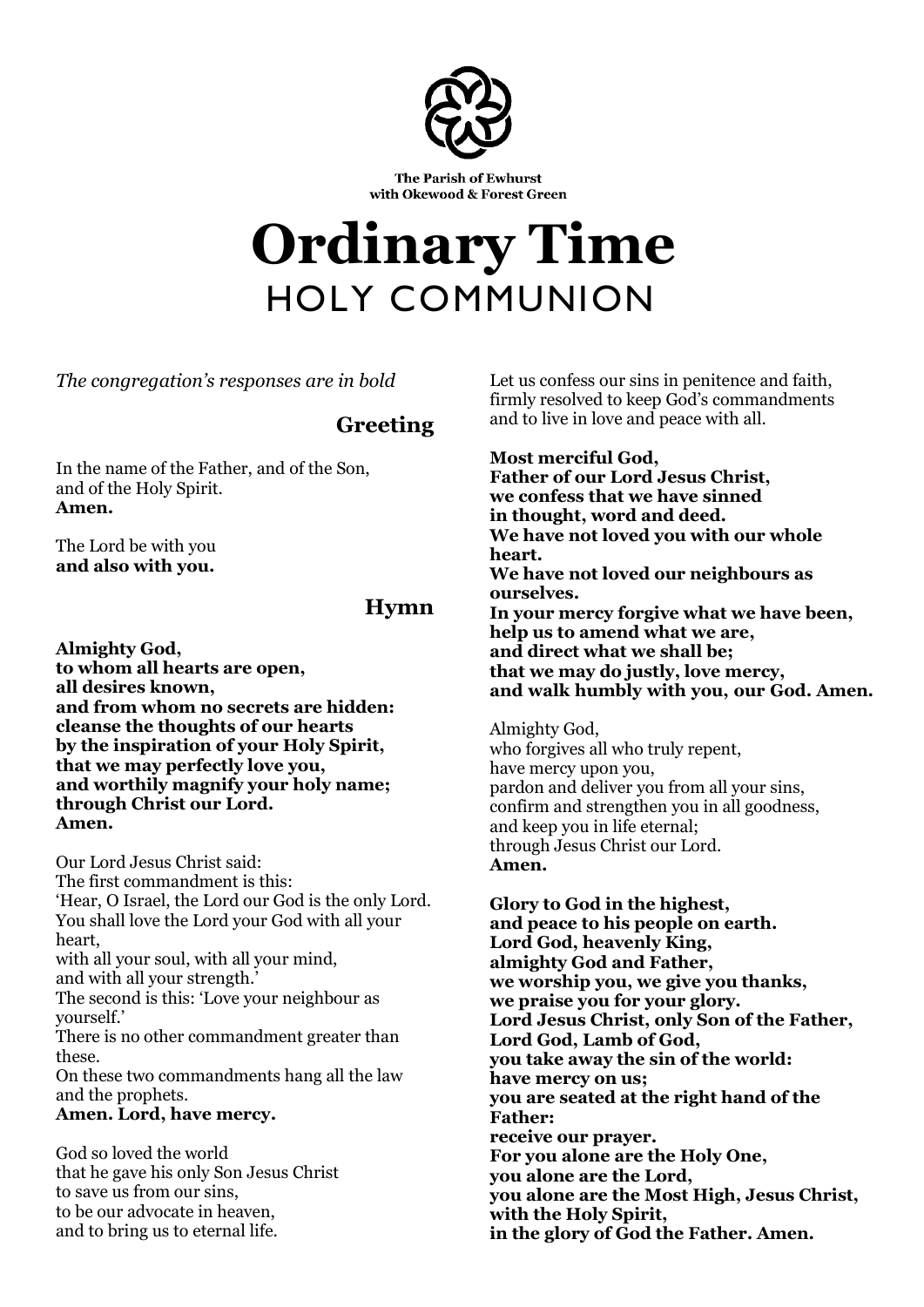#### **Collect**

**God of truth, help us to keep your law of love and to walk in ways of wisdom, that we may find true life in Jesus Christ your Son. Amen.**

#### **Old Testament Reading**

*Haggai 1: 1-11*

*After the reading:*

This is the word of the Lord. **Thanks be to God.**

#### **The Epistle**

*Romans 11: 33- 12: 8*

*After the reading:*

This is the word of the Lord. **Thanks be to God.**

#### **Hymn**

*The Gospel is announced*

Hear the Gospel of our Lord Jesus Christ according to Mark. **Glory to you, O Lord.**

> **The Gospel** *Mark 12: 38-44*

*At the end of the Gospel reading*

This is the Gospel of the Lord. **Praise to you, O Christ.**

#### **Sermon**

#### **The Creed**

**We believe in one God, the Father, the Almighty, maker of heaven and earth, of all that is, seen and unseen.**

**We believe in one Lord, Jesus Christ, the only Son of God, eternally begotten of the Father, God from God, Light from Light, true God from true God, begotten, not made, of one Being with the Father; through him all things were made. For us and for our salvation he came down from heaven,**

**was incarnate from the Holy Spirit and the Virgin Mary and was made man.**

**For our sake he was crucified under Pontius Pilate; he suffered death and was buried. On the third day he rose again in accordance with the Scriptures; he ascended into heaven and is seated at the right hand of the Father.**

**He will come again in glory to judge the living and the dead, and his kingdom will have no end. We believe in the Holy Spirit, the Lord, the giver of life, who proceeds from the Father and the Son, who with the Father and the Son is worshipped and glorified, who has spoken through the prophets.**

**We believe in one holy catholic and apostolic Church. We acknowledge one baptism for the forgiveness of sins. We look for the resurrection of the dead, and the life of the world to come. Amen.**

#### **Prayers of Intercession**

*This response may be used;*

Lord, in your mercy **hear our prayer.**

*At the end of the prayers;*

Merciful Father, **accept these prayers for the sake of your Son, our Saviour Jesus Christ. Amen.**

#### **The Peace**

Peace to you from God who is our Father Peace from Jesus Christ who is our peace Peace from the Holy Spirit who gives us life The peace of the triune God be always with you.

The peace of the Lord be always with you **and also with you.**

Let us offer one another a sign of peace.